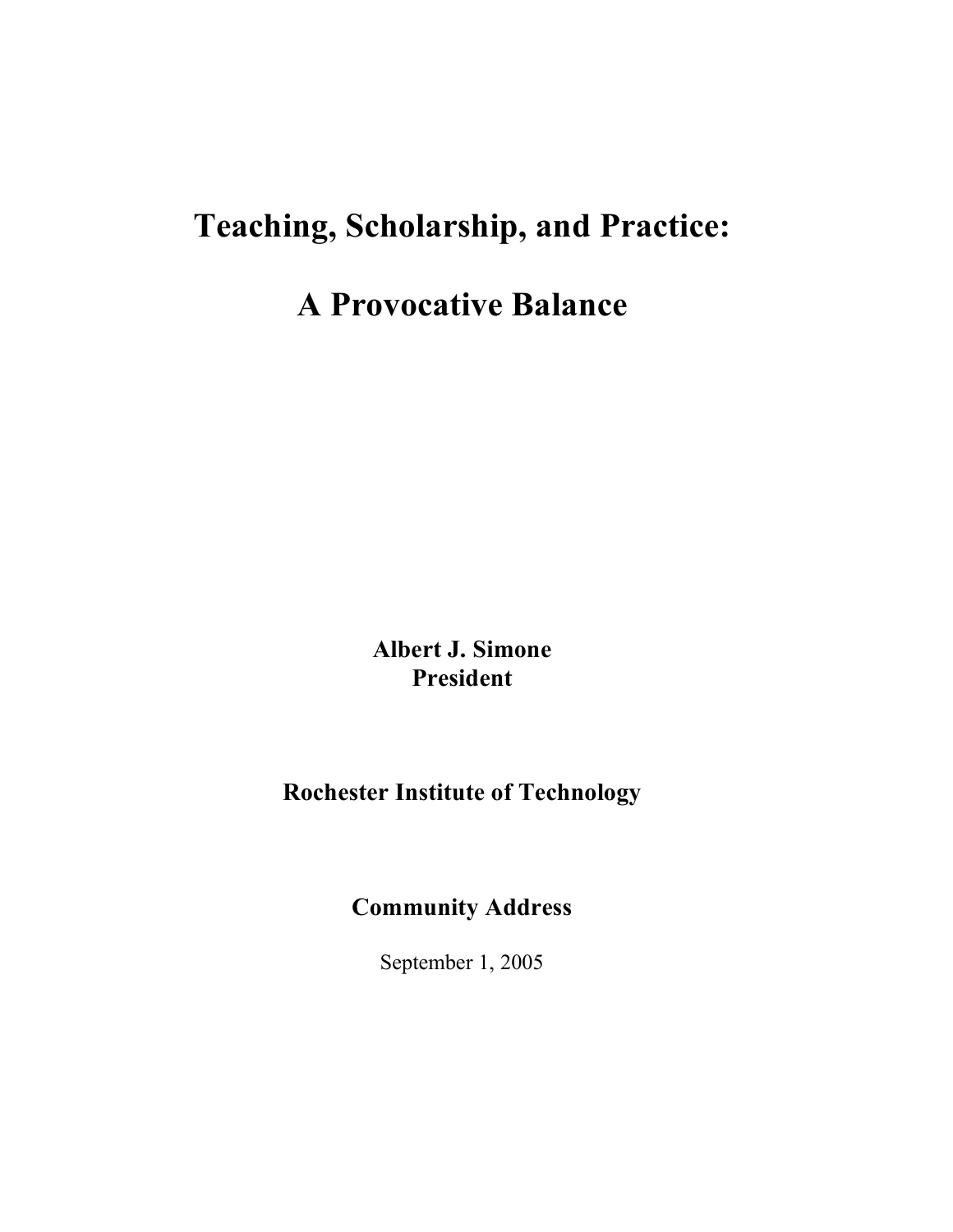### **Table of Contents**

|                                                  | Page           |
|--------------------------------------------------|----------------|
| Welcome                                          | 1              |
| <b>Year in Review</b>                            | 1              |
| Capital Campaign                                 | $\mathbf{1}$   |
| Alumni Relations                                 |                |
| <b>Academic Affairs</b>                          | $\frac{3}{3}$  |
| <b>Student Life</b>                              | $\overline{4}$ |
| <b>Student Recognition</b>                       | 5              |
| <b>Enrollment and Career Services</b>            | 6              |
| Diversity                                        | 8              |
| Personnel                                        | 9              |
| <b>Finance and Facilities</b>                    | 9              |
| Government and Community Relations               | 10             |
| Communications                                   | 11             |
| <b>Information and Technology Services</b>       | 12             |
| Strategic Plan                                   | 13             |
| <b>Year Ahead</b>                                | 13             |
| College of Business Dean's Search                | 13             |
| <b>Branding</b>                                  | 13             |
| <b>Continuing Efforts</b>                        | 14             |
| <b>Teaching, Scholarship, and Practice (TSP)</b> | 14             |
| Teaching                                         | 15             |
| Scholarship                                      | 15             |
| Practice                                         | 16             |
| <b>Conclusion</b>                                | 18             |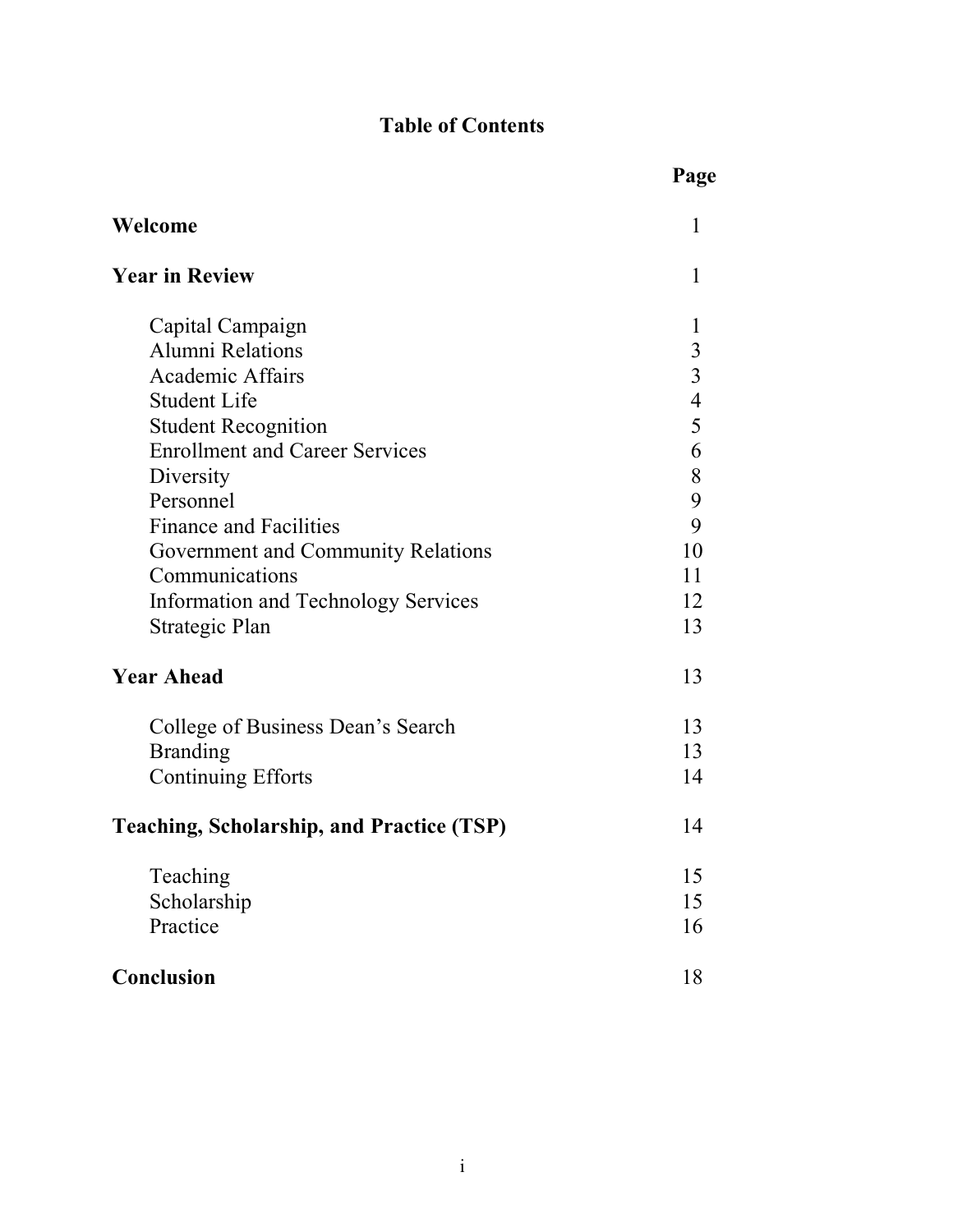#### **WELCOME**

Good morning and welcome to the academic year 2005-2006. There are 2,749 faculty and staff at RIT, including 137 who are new this year. Will all of the new faculty and staff rise so we can give you an RIT welcome? Thank you for joining RIT. I know your first year here will be exciting.

In what follows, I shall first review some of the highlights from last year. Then I shall look to the year ahead. I shall conclude with some thoughts – which I hope will provoke discussion throughout the year – about teaching, scholarship, and practice.

#### **YEAR IN REVIEW**

#### **Capital Campaign**

We are in the final ten months of our 1998-2006 \$300 million capital campaign. So far, we have raised \$232 million. These funds make all the difference in RIT's positive momentum. Specifically, the following enhancements would not have been possible without the Campaign's success to date:

- Launching RIT's eighth college, the B. Thomas Golisano College of Computing and Information Sciences, which opened its doors in 2001 as the most comprehensive computing college in the nation.
- Building a new signature, 160,000 sq. ft. student facility, the Gordon Field House and Activities Center, which, in just a few short months, has become the center of student activity across campus.
- Establishing 145 new student scholarships and awards.
- Creating six new endowed professorships.
- Adding over \$25 million to the RIT endowment.
- Transforming the former Thruway Marriot Hotel, a gift from the E. J. Del Monte Corporation, into the RIT Inn and Conference Center.
- Creating the Eastman Kodak Quad, a stunning new landscaped space in the center of campus.
- Installing *The Sentinel*, the largest installation ever from world renowned metals artist and RIT professor Albert Paley. This massive sculpture now serves as the visual center of the newly redesigned administration circle.
- Adding an all-weather turf field to our Tiger Athletics facilities.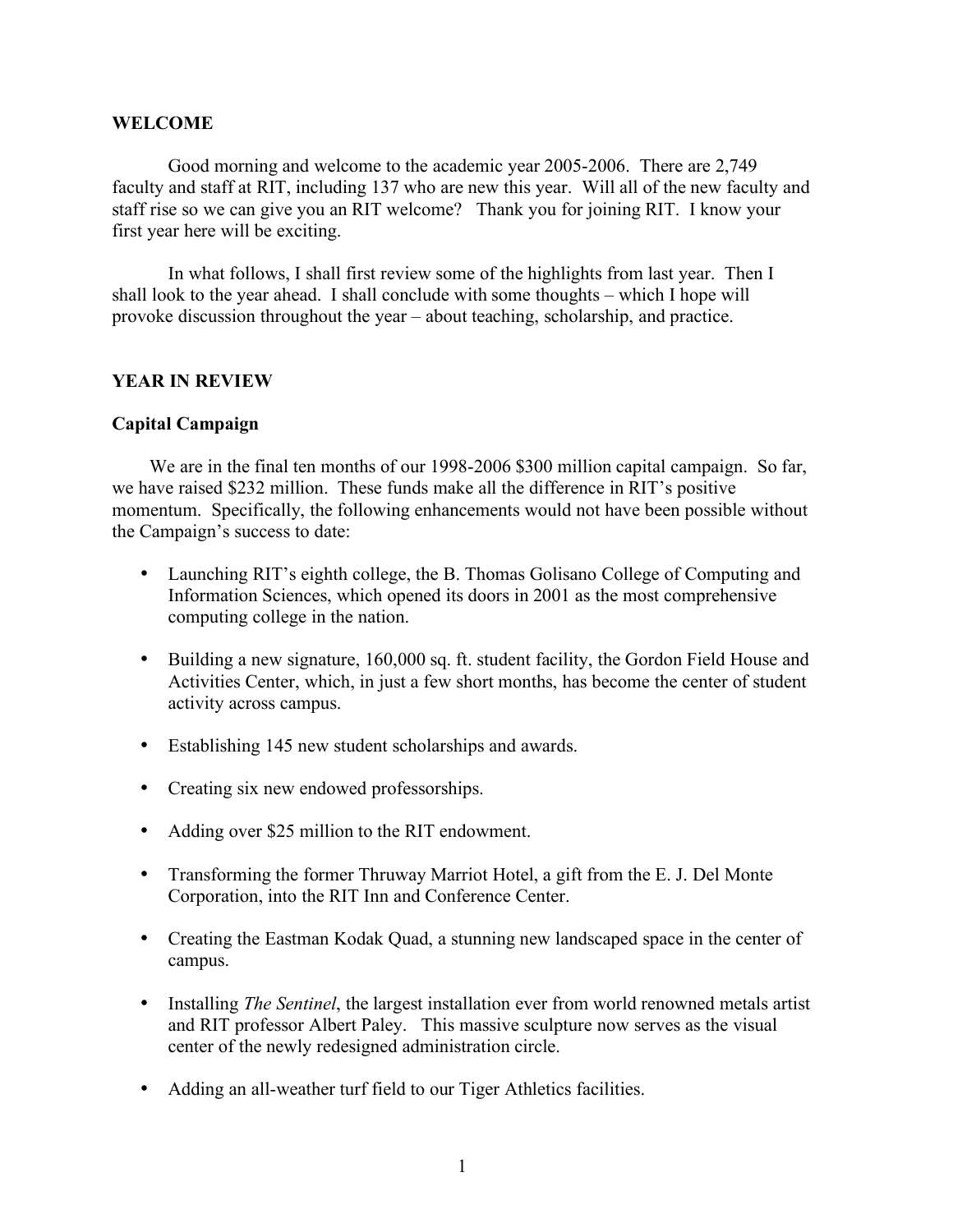- Reaching an impressive 62% participation rate (so far) for RIT faculty and staff giving to The Campaign, representing about \$800,000.
- Increasing membership in The Ellingson Society, formed to honor individuals who make deferred gifts to the Institute, by 239% to 251 members.
- Increasing the average number of donors supporting RIT in a single year from 9,000 to over 12,000.

During this past year, \$51 million was raised. This year's Capital Campaign highlights include:

- Confirming of nine commitments of \$1 million or more, including the largest commitment ever (\$5 million) from an alumnus.
- Receiving gifts for the Annual Fund (now called the Fund for RIT) from 9% more donors, including 5% more alumni.
- 12,000 alumni participating in 358 events.
- Brick City Festival alumni attendance increasing 90% to 1,544.
- The Development staff having more than 2,000 interactions with prospects.
- Planned Giving increasing by 41%.
- Corporate attainment increasing by 73%.
- Major gifts, not including bequests and annuities, increasing significantly. Examples are:
	- Bausch and Lomb, \$2.5 million for an endowed chair and an additional \$2.5 million for research support.
	- Eastman Kodak, \$2.0 million for an endowed chair.
	- Excellus, \$2.0 million to support the Center for Bioscience Education and Technology.
	- The Nippon Foundation, \$1.3 million to support international programs for the deaf.
	- Analog Devices, \$1 million to support research in the Electrical Engineering Department.
	- McAfee, \$1 million to support our Telecommunications program.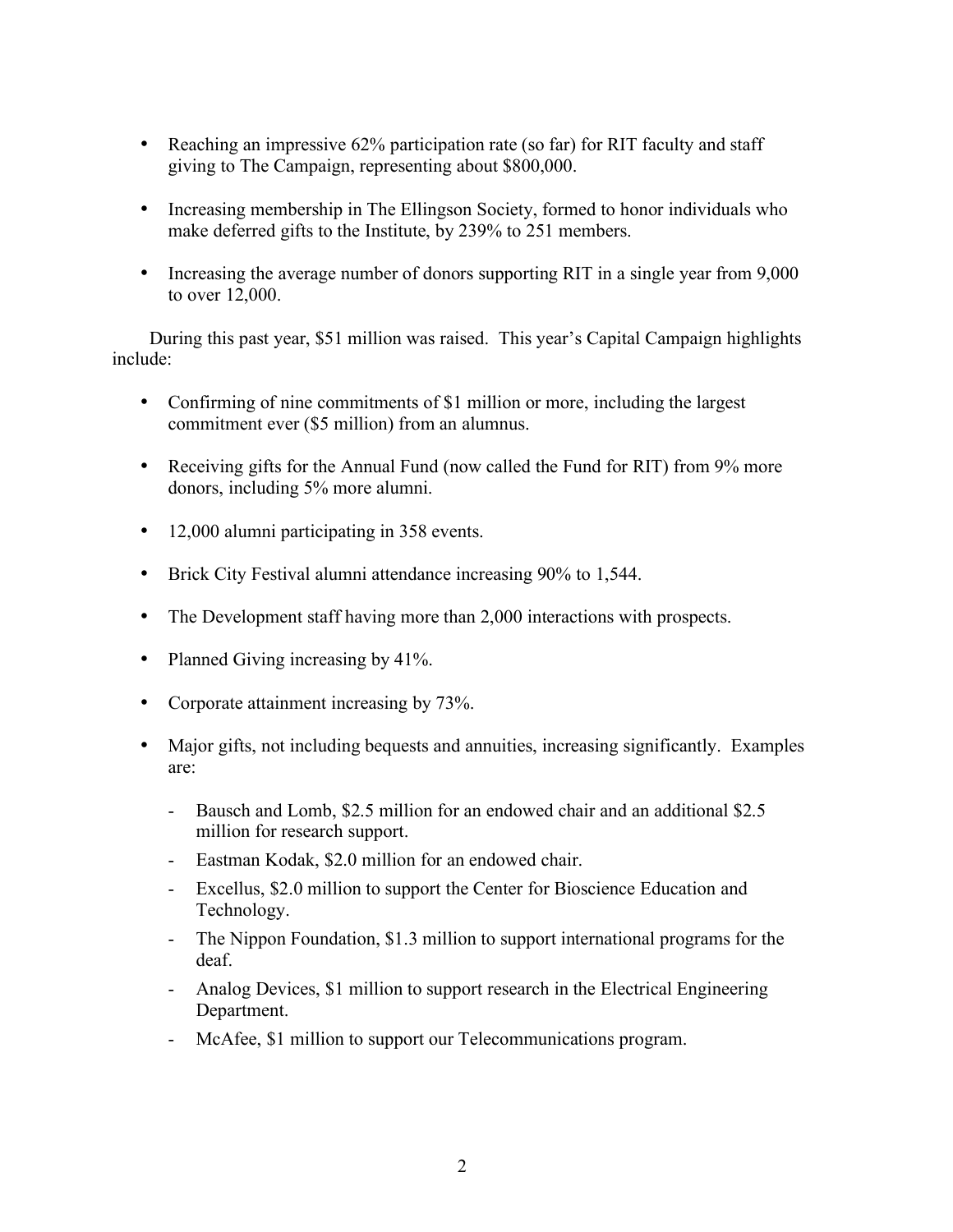**We need everyone's help, in every way possible, to successfully complete this campaign. In particular, we seek to achieve 100% participation of faculty and staff. If you have not already made your commitment, large or small, please do so now. I'm counting on you.**

#### **Alumni Relations**

Alumni Relations piloted new regions last year. As a result of the associated assessment, we expect to add seven chapters this year. This brings the total number of chapters to 26. Thirteen years ago there was zero.

In my 2003 Opening Day Address, I announced the formation of an Alumni Relations Task force to invigorate our alumni participation in RIT. The good work of the Task Force is now complete, and we must take the next step. Every great university has an outstanding alumni network and outstanding alumni participation. We are making positive moves right now, but we still have a long way to go to get where we want to be. Recently, following the recommendations of the Task Force, I have authorized additional resources for alumni development.

I plan, now, to establish a President's Council on Alumni Relations to continue the strong effort of Kelly Redder, Executive Director of Alumni Relations, and the Alumni Relations Task Force which has completed its charge. You will be hearing more shortly.

#### **Academic Affairs**

Academic Affairs was very active:

- A sweeping and critical revision of the undergraduate curriculum affecting all colleges was completed amidst a highly charged and much debated year-long discussion. The curriculum change makes the curriculum much more flexible and fluid, enhancing significantly student choice, student retention, student breadth and interdisciplinary learning, and double majors and minors. Provost McKenzie deserves high marks for leading this effort in accordance with the very tight time line (implementation in September 2005) I imposed on him.
- The meaning of "scholarship" was defined and clarified as a foundation stone of the new Strategic Plan. The emphasis on "scholarship" is part of the Strategic Plan's culture change, which raises significantly the expectations we have of faculty. Scholarship enriches the teaching and learning of undergraduate students, and a number of faculty need to change their approach to teaching. New faculty will be hired and subsequently evaluated based on their ability to incorporate scholarship into their teaching and professional activity.
- A Learning Community Program was implemented. Fourteen Learning Communities (293 students), involving all colleges, were initiated. So far, the results are impressive. The retention rate for the Learning Communities is projected to be in the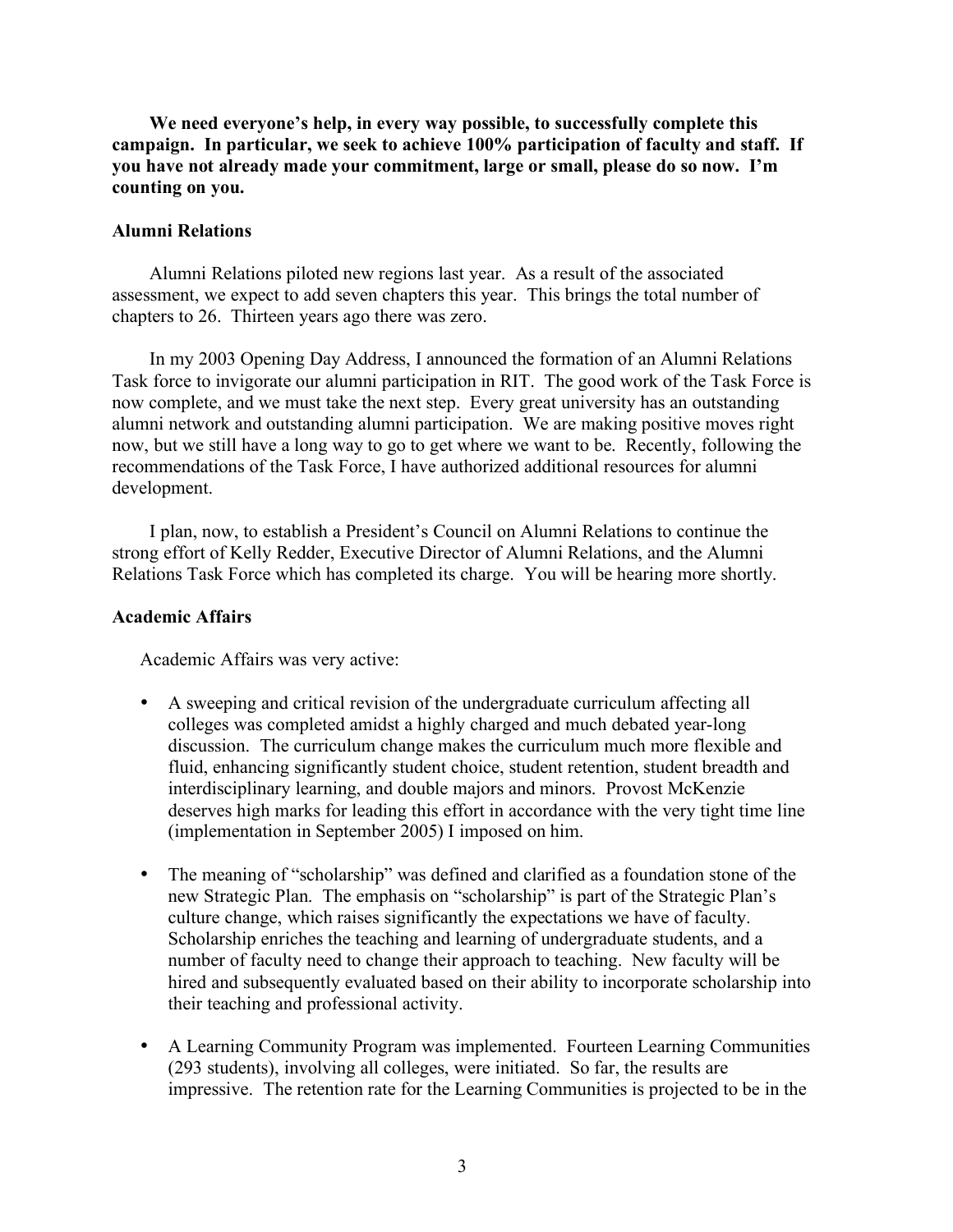high 70% range, compared to the 60% range for other students. This year, 24 Learning Communities will be formed. The Learning Communities are made up of freshman students. During the coming year, we will be targeting upper-class students in colleges where there is the most attrition. We believe, in this way, that we can get on a track to 90% retention, which is the best that any university can achieve.

- The RIT Incubator was fully operationalized. The Incubator includes 8 faculty and alumni companies and 2 student companies. We developed a Program for Innovation and Entrepreneurship which connects all academic programs with the Incubator.
- The concept (which still needs to be refined) of a "Women's College" was developed.
- A Ph.D. in Computing and Information Sciences was approved, subject to review by the State of New York.
- A Ph.D. program in Color Science was approved, subject to financial review by the Board of Trustees (BOT) Executive Committee.
- The BOT Education Committee endorsed the preparation of proposals for a Ph.D. program in Sustainability and in Astrophysics.
- M.S. programs were initiated in Applied Experimental Engineering Psychology (College of Liberal Arts) and in Learning and Knowledge Management Systems (Golisano College of Computing and Information Sciences).
- A B.S. program was initiated in Advertising and Public Relations (College of Liberal Arts).
- Certificate programs were initiated in Elements of Health Care Leadership and in International Logistics and Transportation (College of Applied Science and Technology) and in Materials Science and Engineering (College of Science).
- After much internal and external angst and discussion, the B.S. program in Social Work was discontinued.
- The First Year Experience course was granted academic credit, after a faculty discussion that has been on-going for several years.
- Authorization was granted from the Chinese government to offer degree programs in China through RIT's newly formed Global Delivery Corporation.

#### **Student Life**

Life on the RIT campus continues to be more spirited and varied, attributable to staff and student leadership, new facilities (such as the Gordon Field House and Activities Center,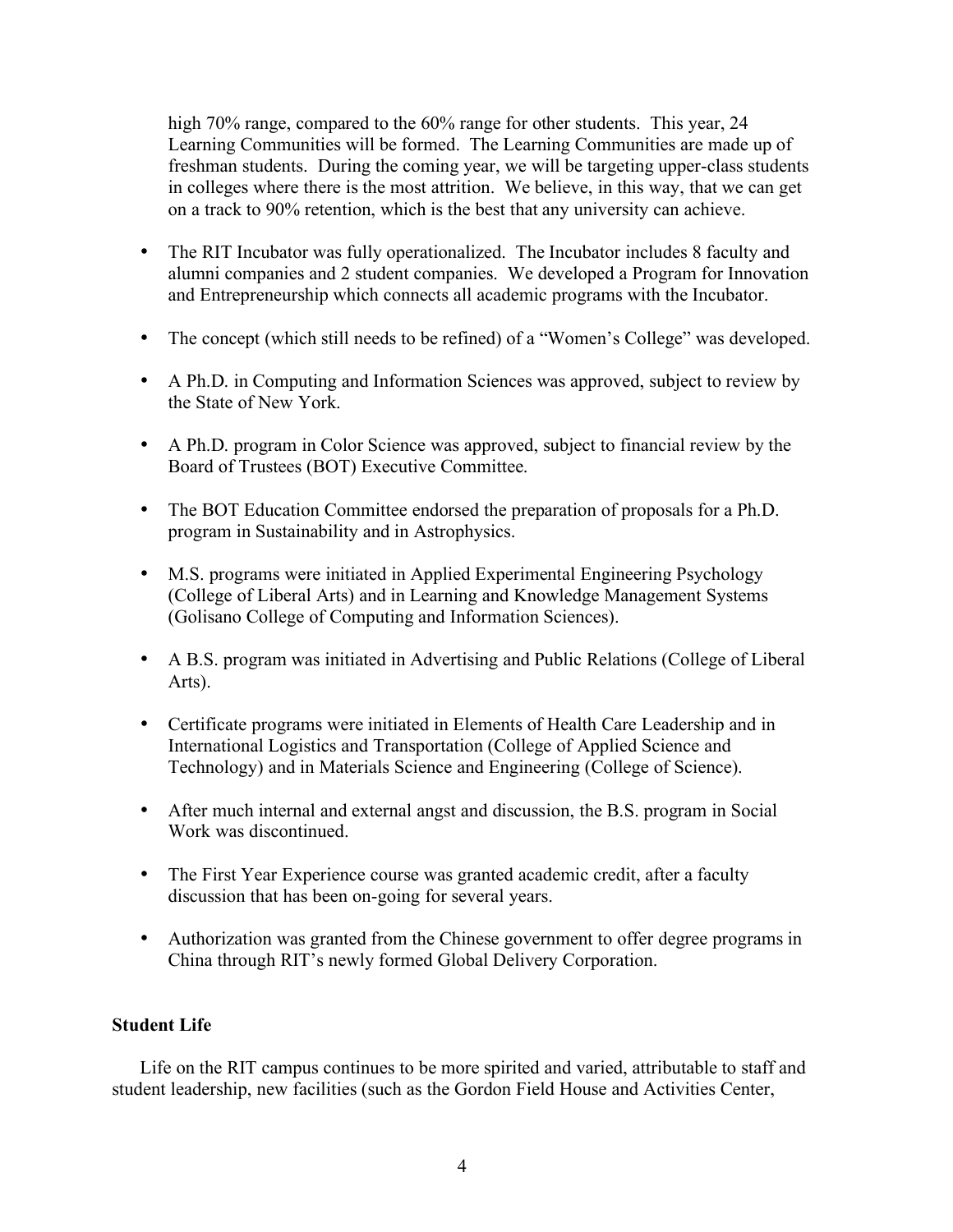playing fields – including artificial turf, and student gathering places). Significant activities include:

- The first Spring Fest Parade.
- Sold out audiences at the Gordon Field House to see nationally recognized entertainers (e.g., actor Robert Redford, singer Bob Dylan, singer Kanye West, singer Alison Kraus and Union Station, and the Rochester Philharmonic Orchestra).
- The Women's Volleyball team tour of China and hosting of China's national team here.
- The Cross Country Team completion of a coast-to-coast run to celebrate RIT's  $175<sup>th</sup>$ Anniversary.
- Move to Division I in hockey.
- Establishment of a Leadership Institute for students.
- Residence Life offerings of over 9,000 programs.
- Reduction in alcohol-related violations by 3%, and reduction in the overall number of policy violations by 150.

#### **Student Recognition**

.

Our students continue to be recognized by external organizations for their excellence, particularly in competition with outstanding students from other top universities. I shall focus on two colleges in this report.

In the College of Imaging Arts and Science:

- A student won the top Princess Grace Foundation Award in Film and Animation. This is the sixth year in a row that a CIAS student has won this award.
- Three students were among the regional finalists in the Student Academy Awards for their animated films.
- The RIT Student Chapter won first place in the student publication and in the nonprint publication categories at the Technical Association of the Graphic Arts 2005 Toronto Student Chapter competition. A graduate student won the best student paper competition for her paper, "Brand Color Consistency in Packaging Printing".
- A graduate student in the School for American Crafts won the NICHE Magazine Student Award in the ceramics-functional category.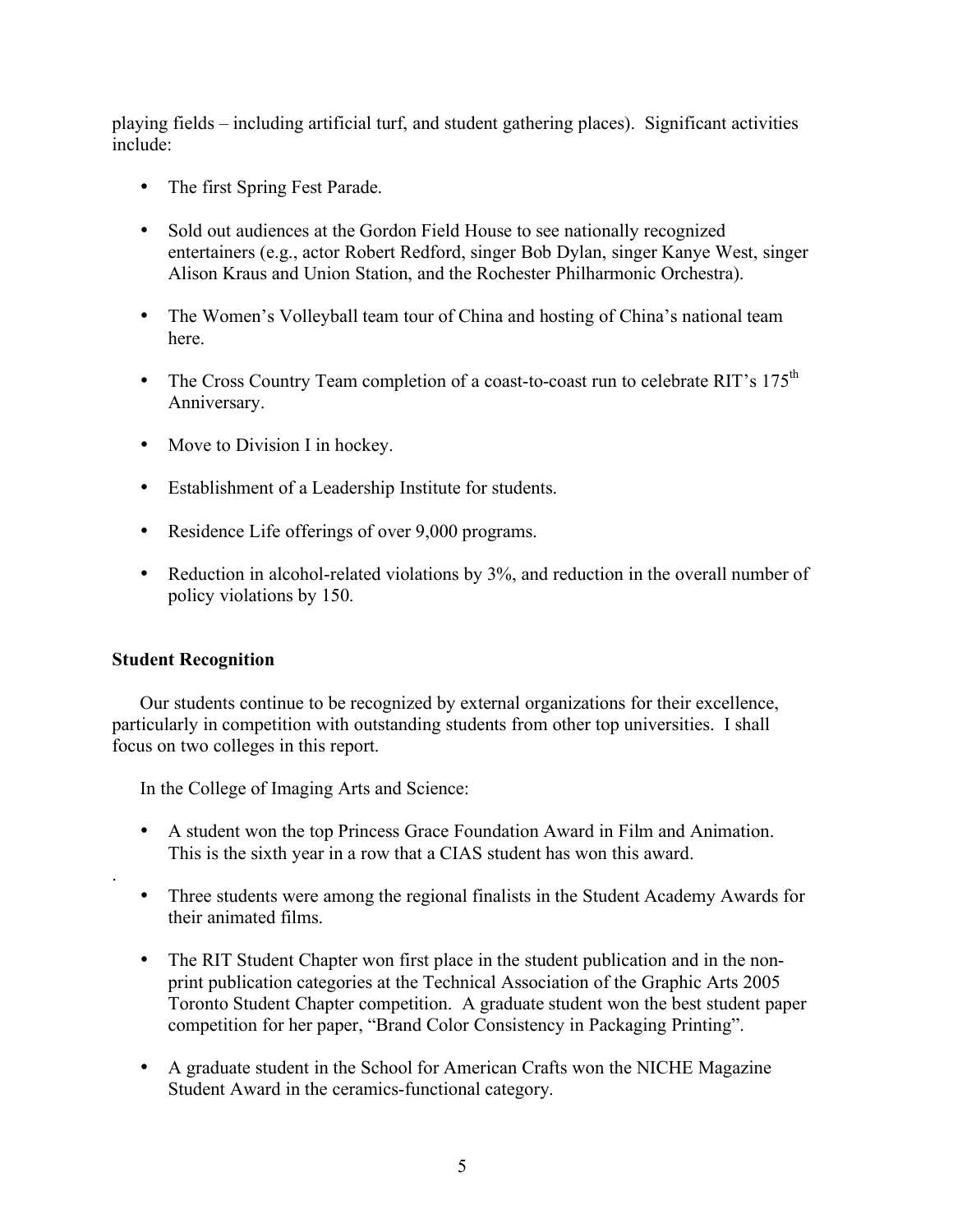In the Kate Gleason College of Engineering:

- The Student Chapter Society of Women Engineers received the Outstanding Student Section Award at the 2004 SWE National Conference (second year in a row).
- Student teams:
	- Won First Place in Subject Matter Expert Bowl competition at the SWE National Conference.
	- Won First Place in the IEEE Student Design Contest.
	- Won top awards in Formula SAE competition in Australia and Michigan
	- Won top awards in the spring 2005 national Moonbuggy competition.
	- Won top awards in the EPA P3 Award ("People, Prosperity, and the Planet") for its design of a solar oven.
	- Won top awards in the 2004-5 National Material Handling Student Design Competition.
	- Were selected to participate in a multiuniversity/multidisciplinary approach to a research project at the Air Force Research Lab in Rome, New York.
- Individual students received:
	- ASME Scholar Award
	- Spring 2005 ASME Thermal Analysis and Microfluids Award
	- NASA 2005 Goddard Honor Award for Exceptional Achievement
	- 2004-5 Texas Instruments Fellowship (\$40,000).

#### **Enrollment and Career Services**

For the academic year 2004-5:

- Total headcount and FTE enrollment in fall 2004 were essentially flat, when compared to fall 2003, at 15,338 and 12,290, respectively.
- Total fall 2004 headcount was 106 (.7%) less than projected. A primary contributor to the shortfall in the projected fall 2004 enrollment increase was a dramatic (19.1%) increase in the number of students out on co-op assignments. The annualized enrollment picture improved significantly when these students returned over the course of the year.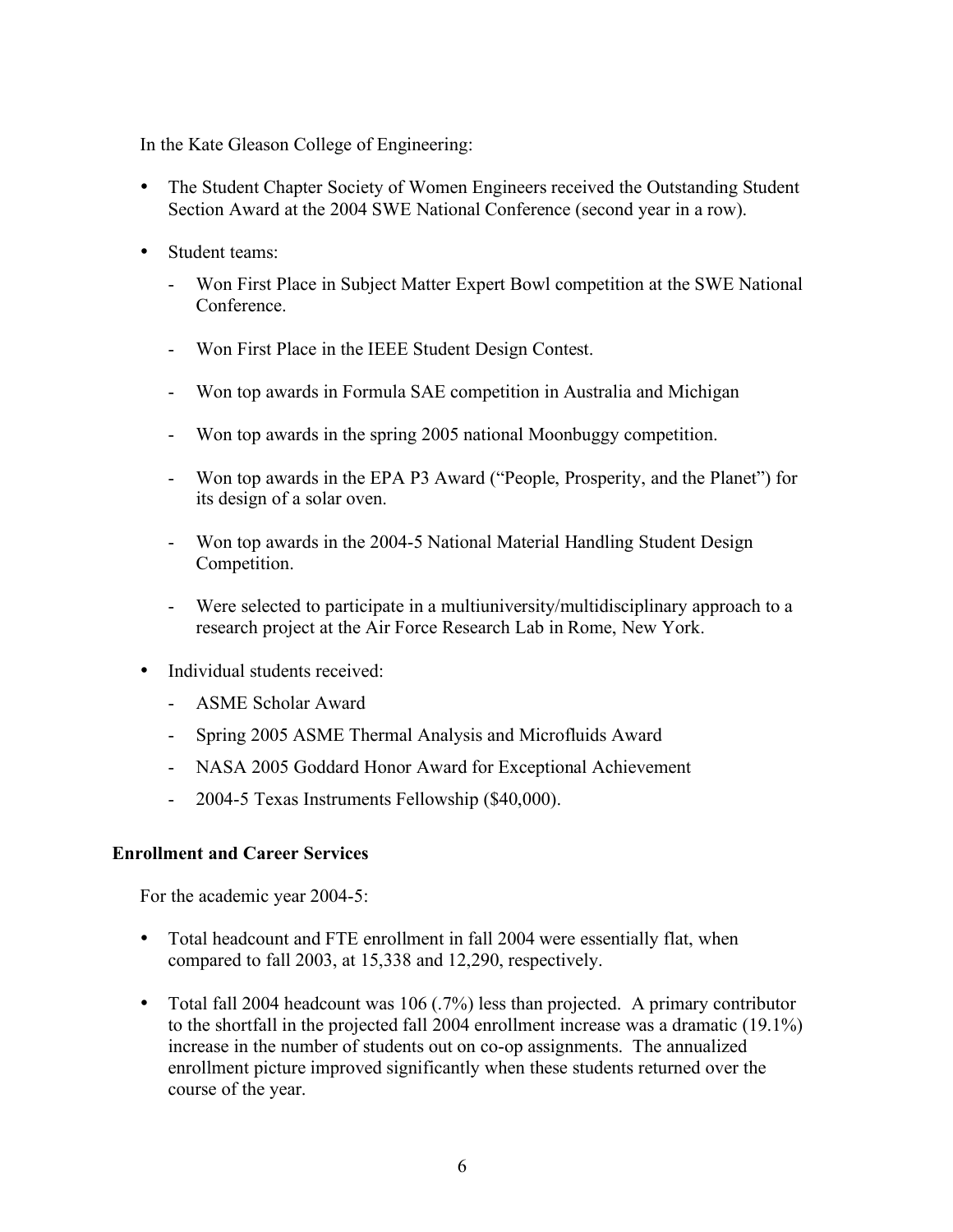• The entering 2004 freshman class increased by 5%.

For fall 2005:

- Freshman applications have increased by 3% to an all-time high; transfer applications are up 5%; and graduate applications, up 2%.
- This fall we welcome 3,115 new freshman and transfer students to RIT.
	- The freshman class in Rochester is 2,255, approximately 30 fewer than enrolled in the fall 2004.
	- The transfer class is 860, approximately 60 greater than last year's entering class.
- The number of Graduate students entering the Institute is expected to be similar in size with last year.
- In addition to students entering in Rochester, we also expect to welcome approximately 250 new students to our programs in Eastern Europe.
- Overall enrollment for budget purposes is expected to be level with last year.

For the 2005 freshman class:

- Women will increase by 6% (from 561 to 652), comprising 29% of the class.
- AALANA (African American, Latino American, and Native American) enrollment will grow by 20% (from 185 to 227), comprising 10% of the class.
- 52% will come from outside of New York State.
- 5% will be international students, a dramatic increase from post 9/11 classes.
- The quality of the students (measured by grade point average and SAT scores) is stable.
- The admission rate is stable.

Turning briefly to co-op and career services for the academic year 2004-5:

• Annualized co-op placement was 4,200, an all-time high.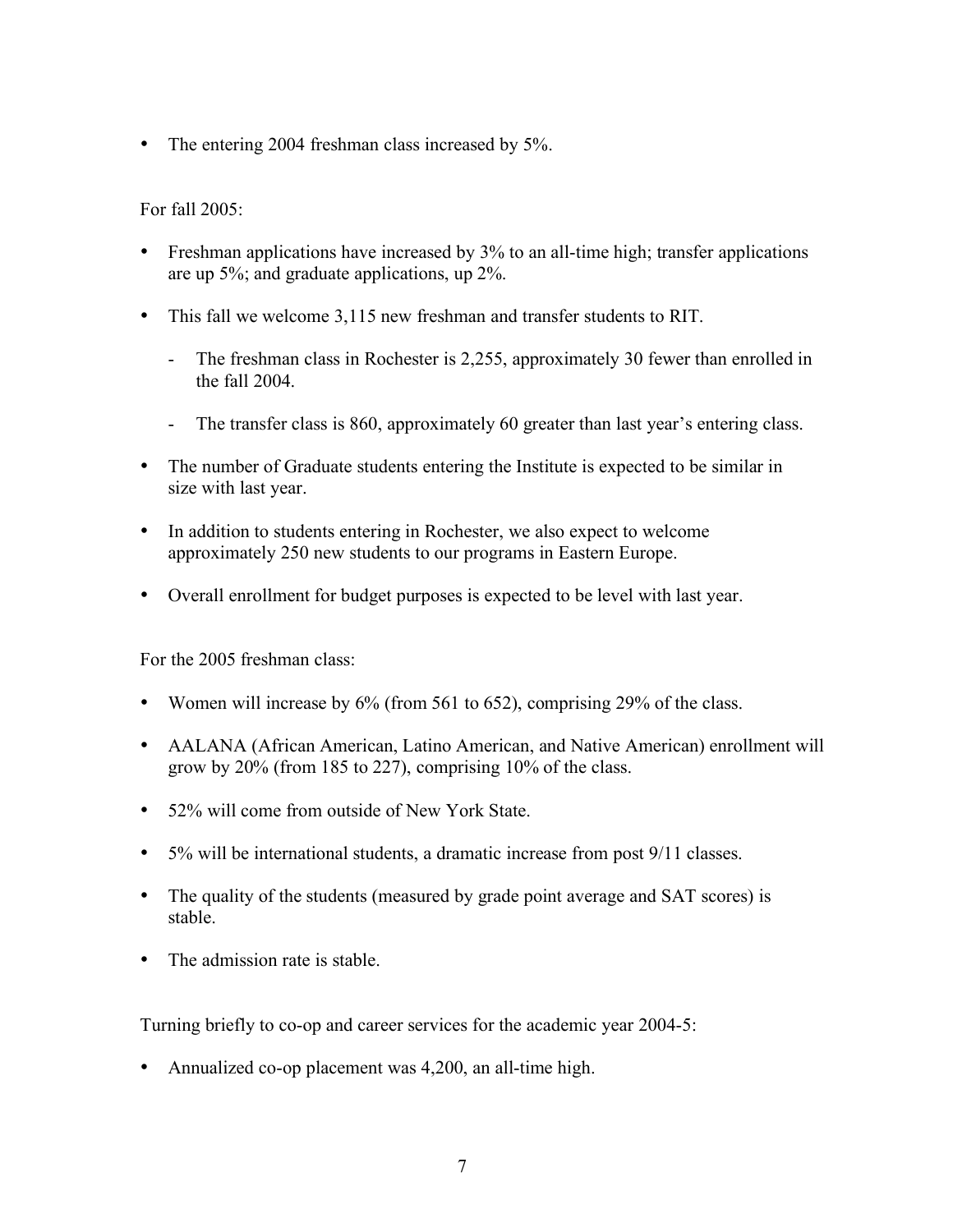- Career fair employer participation was up 21% (from 124 to 157 companies).
- Interviews from career fairs were up 51% (from 397 to 811 students).
- Overall campus interviewing was up 14% (to 1,538 students).
- Total job postings are 13,953 with three months to go.
- Microsoft has emerged on the top ten co-op list (number 4) for the first time.
- Microsoft, Honda, and Standard Register emerged for the first time on the top ten permanent employment list, with Microsoft leading the way.

#### **Diversity**

Campus-wide programs focusing on diversity continued. Highlights include:

- Campus Week of Dialogue (October 2004)
- Martin Luther King Celebration (January 2005)
- Expressions of Diversity Week (April 2005)
- Eleventh Annual Thomas Jefferson Middle School Career Conference (April 2005), with 150 middle school students and 70 RIT faculty, staff, and students participating.
- Partnerships in Pluralism, in which forty minority faculty, staff, and (a few) students were paired with a similar number of majority faculty, staff, and students in a structured program to enhance diversity understanding and networking. This coming year, the Partnerships in Pluralism Program will be continued (with new pairs), a diversity video and a book on RIT's legacy in diversity will be created.
- The National Action Council for Minorities in Engineering (NACME) selected RIT as a partner institution, resulting in RIT receiving \$225,000 in scholarship funds to support minorities in engineering.
- RIT has been selected for scholarship support by the Graduate Engineering for Minorities (GEM) initiative.
- AALANA faculty represented ten (36%) of the 28 new tenure track faculty hired. This is the fourth year in a row that AALANA faculty have accounted for more than 30% of new faculty hired. This remarkable result clearly leads the nation.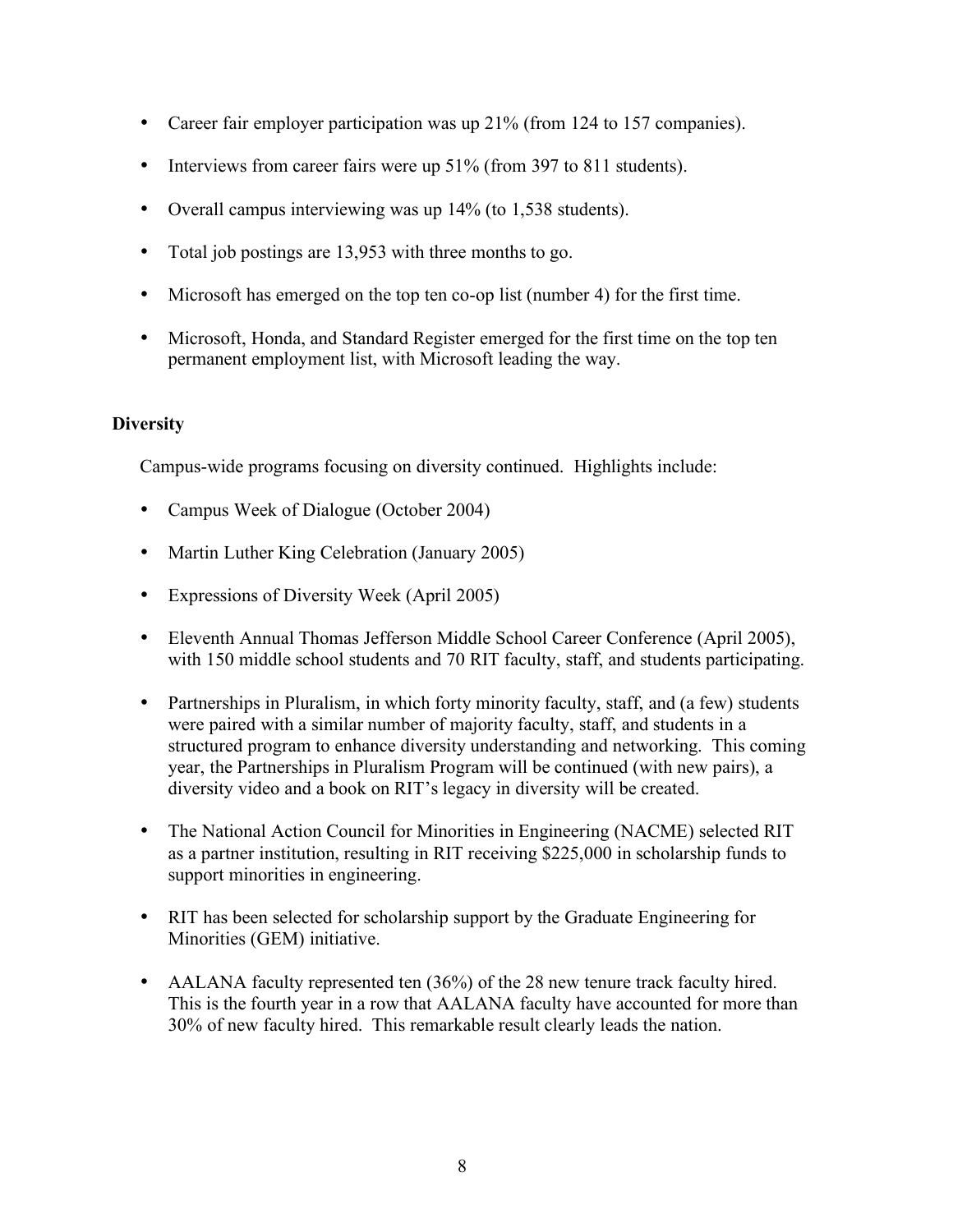#### **Personnel**

Several significant personnel changes occurred:

- Lisa Cauda was appointed as Interim Vice President. In a very short time, she has taken the Division to a new level, increasing morale and activity among her staff, partnering with campus constituencies (especially the other vice presidents and deans), increasing rapport with donors, and dollar flow.
- Kit Mayberry, Acting Vice President for Student Retention, was appointed to Vice President for Academic Affairs, relieving Provost Stan McKenzie of some of his responsibilities while continuing her focus on student retention and Learning Communities.
- Mick Stadler was hired as the first Director of the RIT Incubator. He has impressive credentials and experience to lead this new initiative.

#### **Finance and Facilities**

As is typical, Finance and Facilities Management was busy and creative:

- Ground-breaking took place on the following projects:
	- Center for Bioscience Education and Technology (\$12.4 million).
	- Information Technology Collaboratory (\$7.8 million).
	- NTID Student Development Center (\$5.7 million).
- This year, we expect to launch the following construction projects:
	- College of Engineering Expansion (\$8.0 million).
	- College of Business Expansion (\$2.5 million).
	- CAST Engineering Technology Communication Center (\$8 million).
- An electronic payment system was devised to provide simulated credit card payment schedules for parents at no expense. An outsourced credit card payment plan was implemented for those parents still choosing this option. These combined efforts will increase revenue to the University by \$800,000 per year.
- Grant proposals were developed which resulted in RIT receiving \$230,000 of annual grant support applied to our university utility expenses.
- The construction of the Gordon Field House and Activity Center was completed. During this first year of operation, we held over 3,600 combined events and saw over 350 thousand uses of the various facilities inside the center. The facility usage of the Field House is summarized below: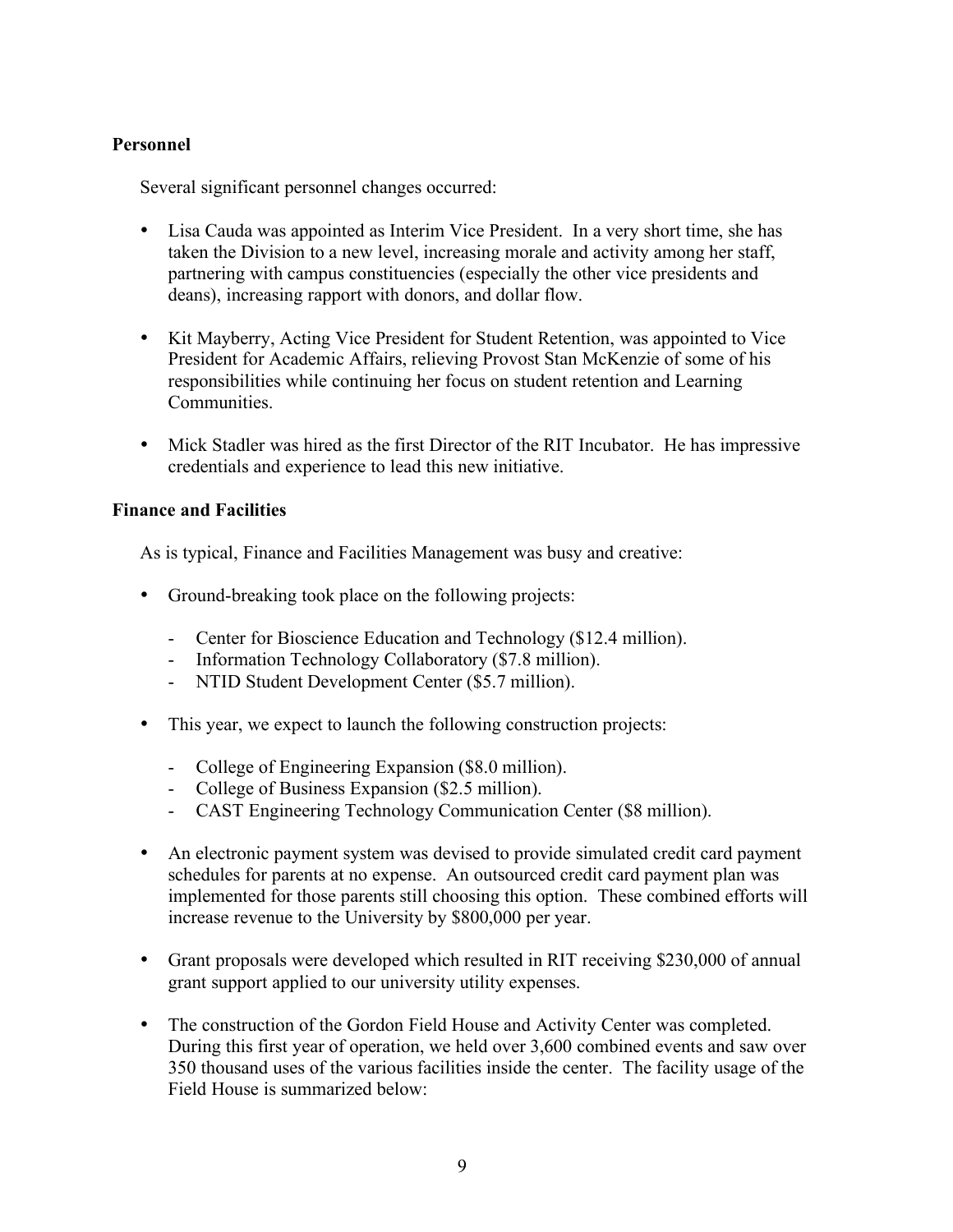| <b>Total Number of Uses</b>                                          | 9,292                   |
|----------------------------------------------------------------------|-------------------------|
| Field House Arena<br><b>Aquatics Center</b><br><b>Fitness Center</b> | 1,500<br>1,486<br>6,306 |
|                                                                      |                         |

Per Week

- The outstanding debt on the RIT Inn and Conference Center was refinanced, generating overall savings of \$1.2 million during the life of the bonds.
- The Racquet Club property was sold for development of a senior living community, bringing sales proceeds of \$700,000 to the University.
- New rental agreements with telecommunications companies were negotiated which generated \$61,000 per year in annual income.

#### **Government and Community Relations**

Highlights from Government and Community Relations include:

- \$5.5 million in federal support for two key research programs, the Defense Modernization and Sustainment program in CIMS (\$4 million) and the Integrated Sensing Systems Initiative (\$1.5 million).
- Strong lobbying by RIT and others throughout the State resulted in restoration of tuition programs that will result in several millions of dollars for RIT, as well as a Capital Facilities Program that will yield \$4.2 million for RIT; this is a program I spearheaded for all of independent higher education several years ago when I served as Chairperson of the Commission on Independent Colleges and Universities.
- The State also will provide \$650,000 for CIMS and \$375,000 for other projects.
- The 175<sup>th</sup> Anniversary celebration was extremely successful. All segments of the RIT community were engaged as we captured the essence of RIT's legacy, where we are today, and where we are going. A DVD documentary captures all of this in exquisite fashion.
- External events hosted by RIT this year included the U.S. First Robotics Competition, Bausch and Lomb Annual Meeting, Excellus regional staff meeting, Chase Corporate Challenge (10,000 participants), Special Olympics Track & Field Competition, Xerox Evening of Recognition, Diabetes Walk, Youth Leadership Summit, Susan Bee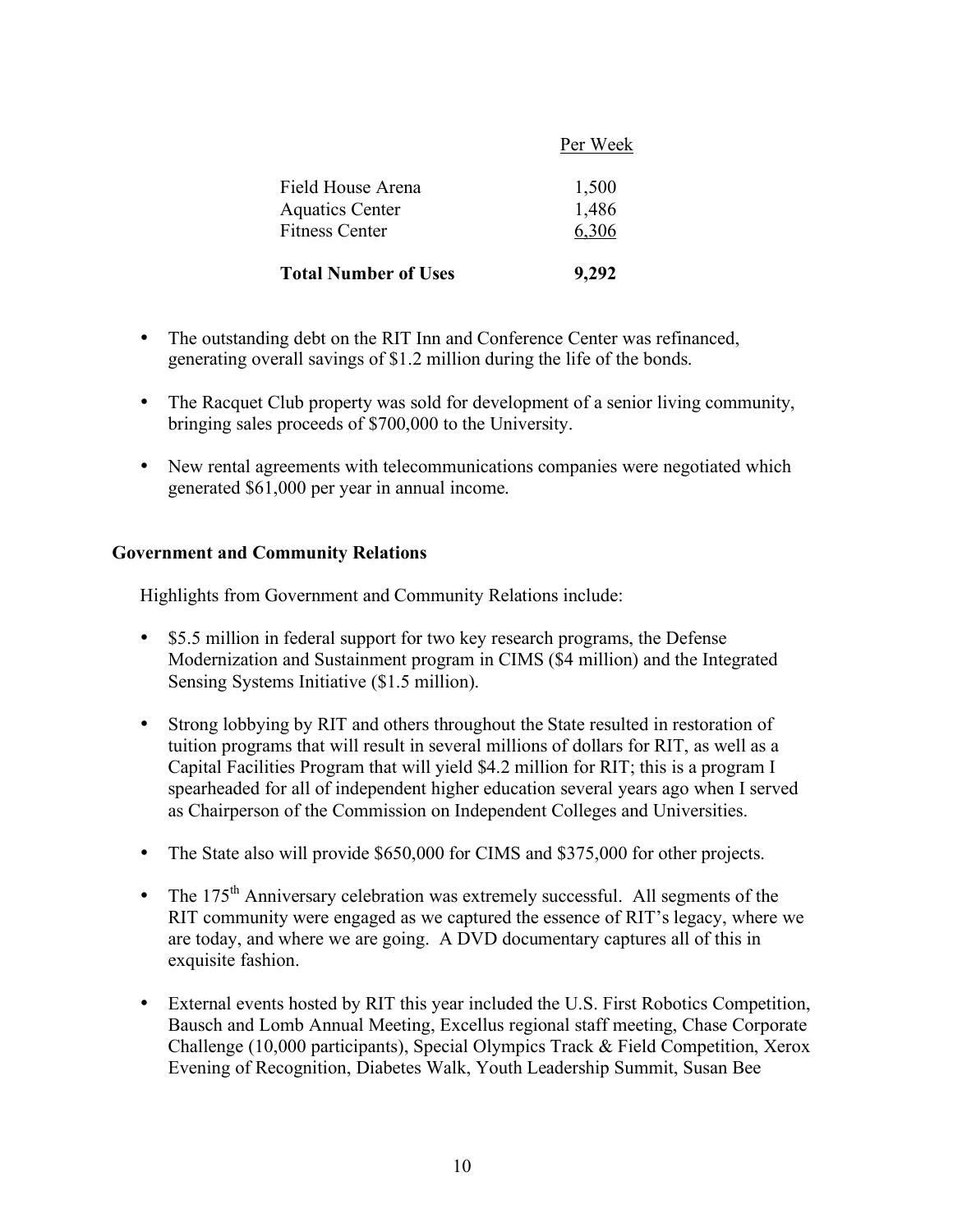Challenge (part of the United Way's Women United program), and the second Annual Kodak Day.

- The RIT ROCS (Reach Out for Community Service) Day, in which more than 800 students, faculty, and staff volunteered at 39 community agencies in Rochester, Henrietta, Gates, and Victor, was initiated.
- 44,000 individuals attended some 50 events and programs that were handled through the special events team this year.
- The Liberty Hill Breakfast Series featured 20 speakers and topics for 665 guests. Over the years, there have been 256 breakfasts with 9,324 guests.

#### **Communications**

Highlights from Communications include:

- **News placements:** University News print and broadcast placements grew 14.6 percent in calendar year 2004 from the previous year to 8,700 placements. In particular:
	- *Democrat and Chronicle* placements were up 19.6 percent from the previous year.
	- *Rochester Business Journal* placements were up 31.8 percent from the previous year.
	- Coverage on local TV stations was up 75 percent.
	- Coverage in metro newspapers outside of Rochester grew 7 percent.
	- University News has a positive 5-year growth trend where it has nearly tripled overall placements.
- **University News Homepage:** Increasingly, more people are turning to the Internet for news. University News Service is developing strategies to ensure we continue to be well positioned in this medium. Here are some highlights regarding our Website presence:
	- UNS had nearly 470,000 visitors to its Website in 2004.
	- UNS had nearly 1.3 million page views in 2004.
	- UNS is averaging 56,000 visits per month in 2005, on pace to reach 672,000 visits this year.
	- UNS is on pace for 1.8 million page views in 2005.
	- The Sports Information site averages nearly 1,500 visits per day.
- **The University Magazine:** The magazine earned first place in the annual publications competition held by the Public Relations Society of America- Rochester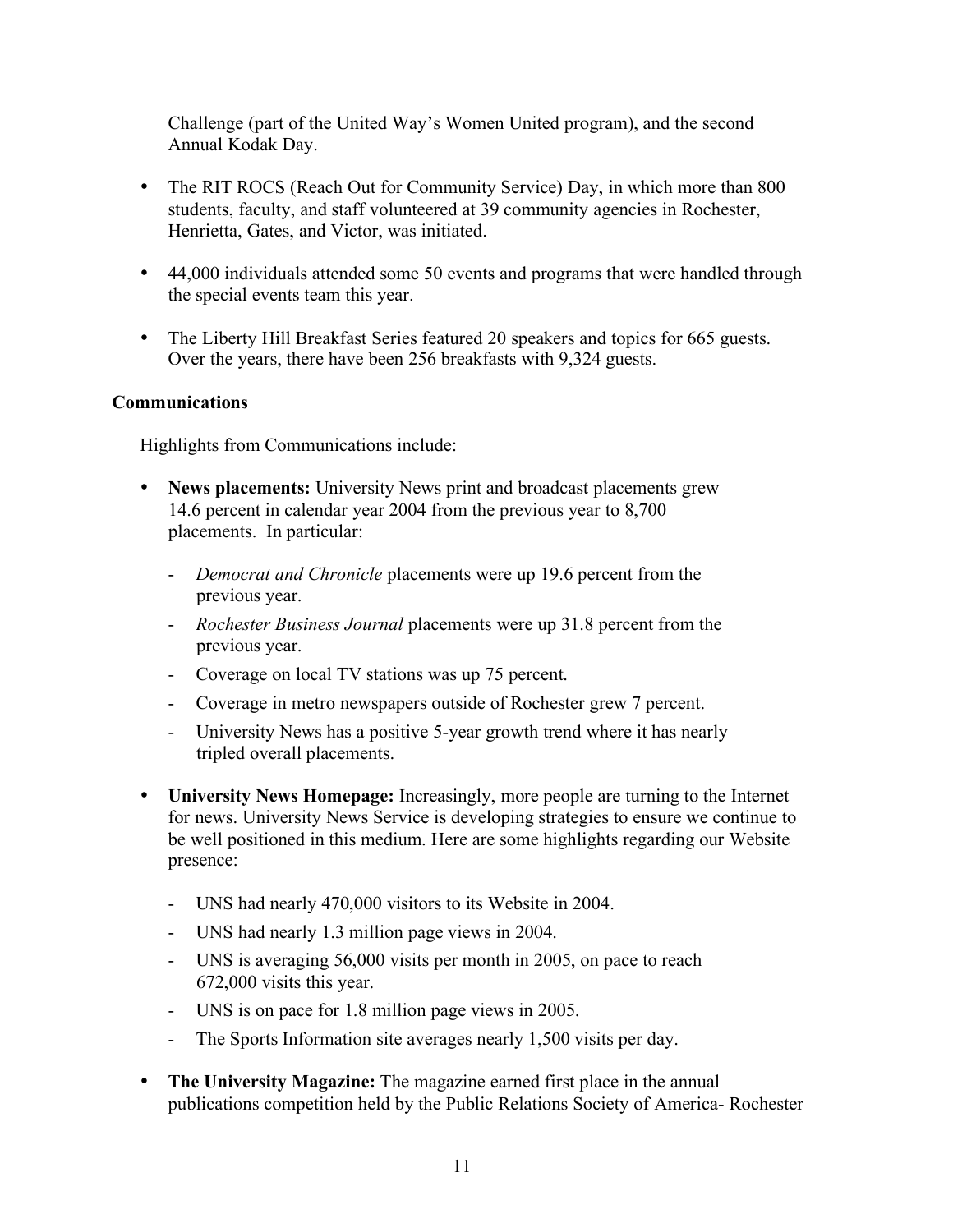chapter. This is the second year we have taken top honors. The Memphis chapter of PRSA judged our work.

- **The RIT Documentary:** The documentary film "RIT 175: Rochester and its Institute" received acclaim across campus and exposure on WXXI-TV. Meanwhile, 1,000 DVDs are in the hands of RIT friends to further spread the story of RIT.
- **By the People:** RIT teamed again with WXXI, the *Democrat and Chronicle* and the MacNeil/Lehrer News Hour on the national "By the People" project. The 2004 project examined domestic and foreign policy as it related to the 2004 Presidential election. This collaboration with WXXI has led to many other opportunities for RIT, namely RIT experts being used on the "Need to Know" WXXI news magazine. The By the People Partnership will continue in 2005.
- **Sue Barnes column:** Sue Barnes, a professor of communication, with initiative by the RIT University News Service, was selected by the *Democrat and Chronicle* to be the columnist in Sunday's "Personal Technology" section. The "Personal Technology" page in the Sunday Business section also features RIT's Nick Francesco. So RIT will now have a major presence on the page, as well as on *Democrat & Chronicle* online.
- **Crisis Communications:** The UNS team includes seasoned media professionals. When a news emergency hits RIT, UNS works strategically to put the appropriate messages in place. Its work was recognized by CASE (Council for Advancement and Support of Education) when it earned a national Silver Medal for its handling of the Crossroads robbery.
- **PRISM Awards:** In 2004, UNS was presented with 2 awards from the Public Relations Society of America – Rochester chapter (the magazine and our Website). It has just been informed that it has won awards again for 2005.

#### **Information and Technology Services**

ITS was extremely active on many fronts. It partnered with all sectors of the university to produce software and systems in support of the following (partial list) programs:

- 
- Grade Exclusion
- 
- 
- Co-op Evaluation Graduate Admiss<br>• Course Management Research Cluster • Course Management<br>• Faculty Workload
- 
- **Security**

### **Strategic Plan**

- Course Scheduling Unmet Course Needs<br>• Grade Exclusion Early Alert
	-
- Events Calendar Online Food/Tiger Bucks
	-
	-
- Faculty Workload Oracle Applications<br>• Security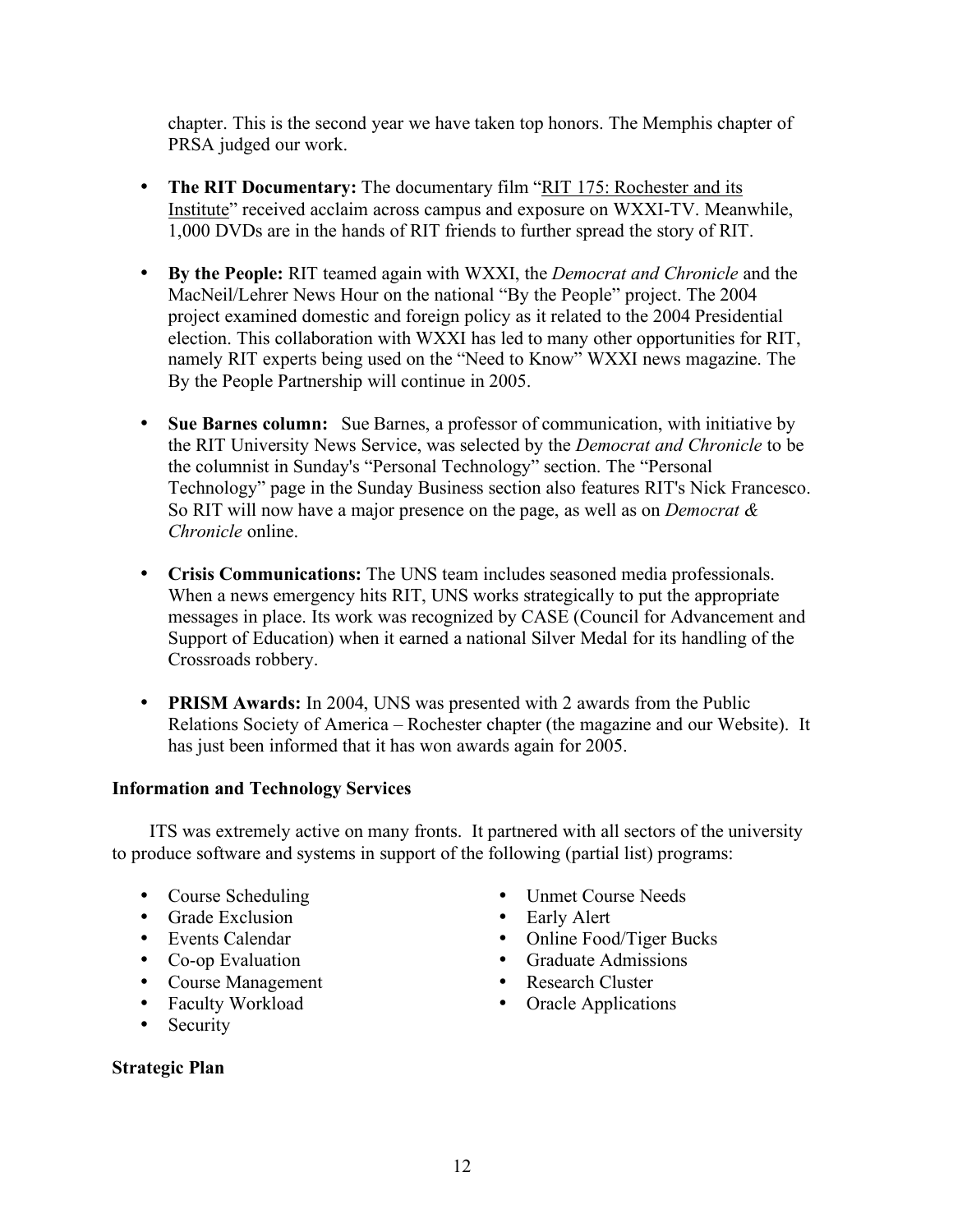Most importantly, the Board of Trustees approved the RIT Strategic Plan at its July 2004 meeting. I authored a Primer to the Strategic Plan to bring to life the more formal document. An Agenda for Action was then developed as the vehicle for implementing the Strategic Plan. The processes leading to the development of both the Strategic Plan and the Agenda for Action were simultaneously top down and bottom up, engaging all RIT constituencies (trustees, faculty, staff, students, and alumni).

#### **YEAR AHEAD**

#### **College of Business Dean's Search**

College of Business Dean Tom Hopkins is returning to the faculty. I take this opportunity to thank Tom very much for stepping in seven years ago with just two week's notice – at the request of Provost McKenzie – to take on the mantle after a prior short-lived deanship. Tom's job was to heal a fractured college, bring about a sense of order and stability, focus on establishing a strong sense of professional scholarship, and – most importantly – fill over 20 open faculty positions with tenure or tenure-track outstanding senior and junior faculty. Tom did his job, and he did it his way – with candor, integrity, and professionalism. Along the way, many of the elements which are necessary for the positive future evolution of the College came into play. For all of these contributions we all owe a debt of appreciation to Dean Hopkins.

The search for Tom's successor is underway. We shall be enlarging the traditional pool of individuals with strong academic credentials to include senior executives from business who have significant academic experience in their backgrounds. College of Engineering Dean Harvey Palmer is chairing the search committee. I look forward to a vigorous and successful search.

#### **Branding**

Our branding initiative is proceeding on schedule. The Committee was charged on January 21, 2005, and the request for proposal (RFP) was mailed on March 22, 2005. Eighteen proposals were received by May 1, 2005. All were then reviewed and rated by seven individuals with the ratings compiled and utilized to cut the field to the top seven proposals by May 27. After reference checks and phone calls to the principals of the seven firms, the list was narrowed to three finalists on June 3. The three finalists visited the campus for presentations and interviews during early June. The consultant selected is Art & Science Group, LLC**.** The firm is already at work, and you will be hearing more shortly.

The Branding Committee is co-chaired by Jim Miller, Senior Vice President, Enrollment Management and Career Services, and Phil Tyler, Associate Professor of Marketing, College of Business. Its members include: Mary-Beth Cooper, Vice President for Student Affairs; Bob Finnerty, Chief Communications Officer; Klaus Gueldenpfennig, RIT trustee; Frank Hutchins, RIT trustee; Tom Hubbard, RIT trustee; and Larry Matteson, RIT trustee.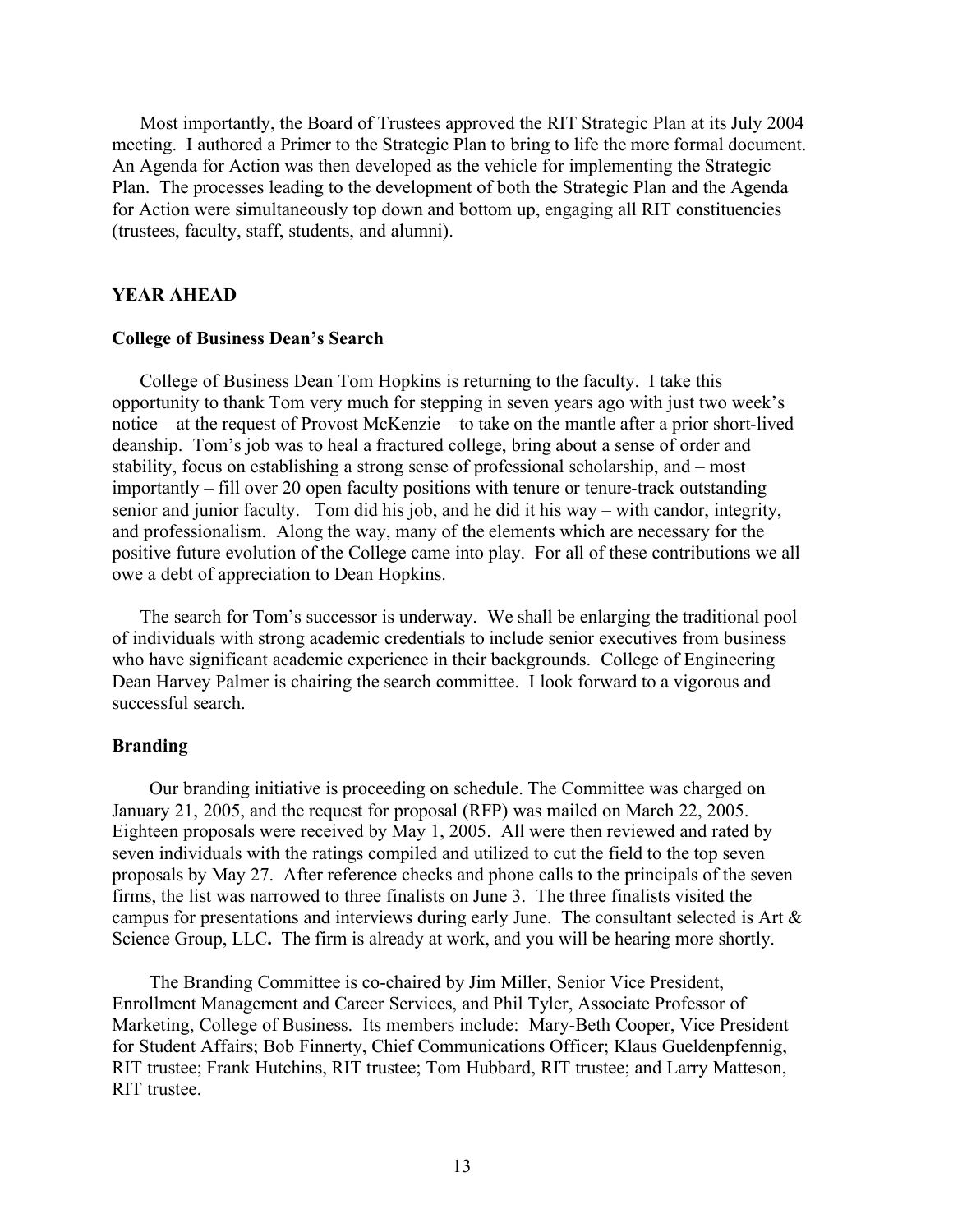#### **Continuing Efforts**

The endeavors, activities, and issues I have reported on  $-$  for last year and this year  $-$  by nature are not year-long-only issues. Rather, they extend over time. Accordingly, we shall work on implementing the Strategic Plan by continuing to engage the following challenges:

- Proceeding full steam ahead on the changes that have been underway at RIT for more than the past decade. Change is a long-term and sometimes tedious and angry process. It is noteworthy that this change has been accelerating year by year and, as far as I am concerned, we are still on the increasing slope of that change curve, increasing at an increasing rate.
- Never stop talking about and never stop emphasizing the central RIT tenet, which is "Student success". We continue to define student success as students coming to RIT, graduating from RIT, feeling terrific about their experience, and going on to lead outstanding careers and lives.
- Integrating applied research in the teaching of undergraduate students.
- Enhancing the diversity of students, faculty, and staff.
- Increasing student retention from its current level of approximately 60% to a Goodto-Great or *First in Class* level of 90%.
- Continuing to expand the development of alumni awareness, participation, and contribution.
- Beginning Division I hockey this coming year, with a view of retaining all that is praiseworthy about our Division III programs while avoiding what is problematic with many Division I programs.
- Continuing to prepare for an on-site evaluation in March 2007 by a Middle States review team as part of our 10-year re-accreditation process. A Middle States Self-Study Steering Committee was formed in December 2004 to lead the entire process, under the chairmanship of Tom Raco.

#### **TEACHING, SCHOLARSHIP, AND PRACTICE (TSP)**

As in all of my opening-of-the-year Community Addresses, I like to introduce at least one topic that can be the basis of campus discussion and debate over the year. Sometimes the topics are philosophical in nature, and sometimes they are strategic. The topic today has elements of both. It is sparked this time, in particular, by deliberations that are underway with regard to the College of Business Dean search.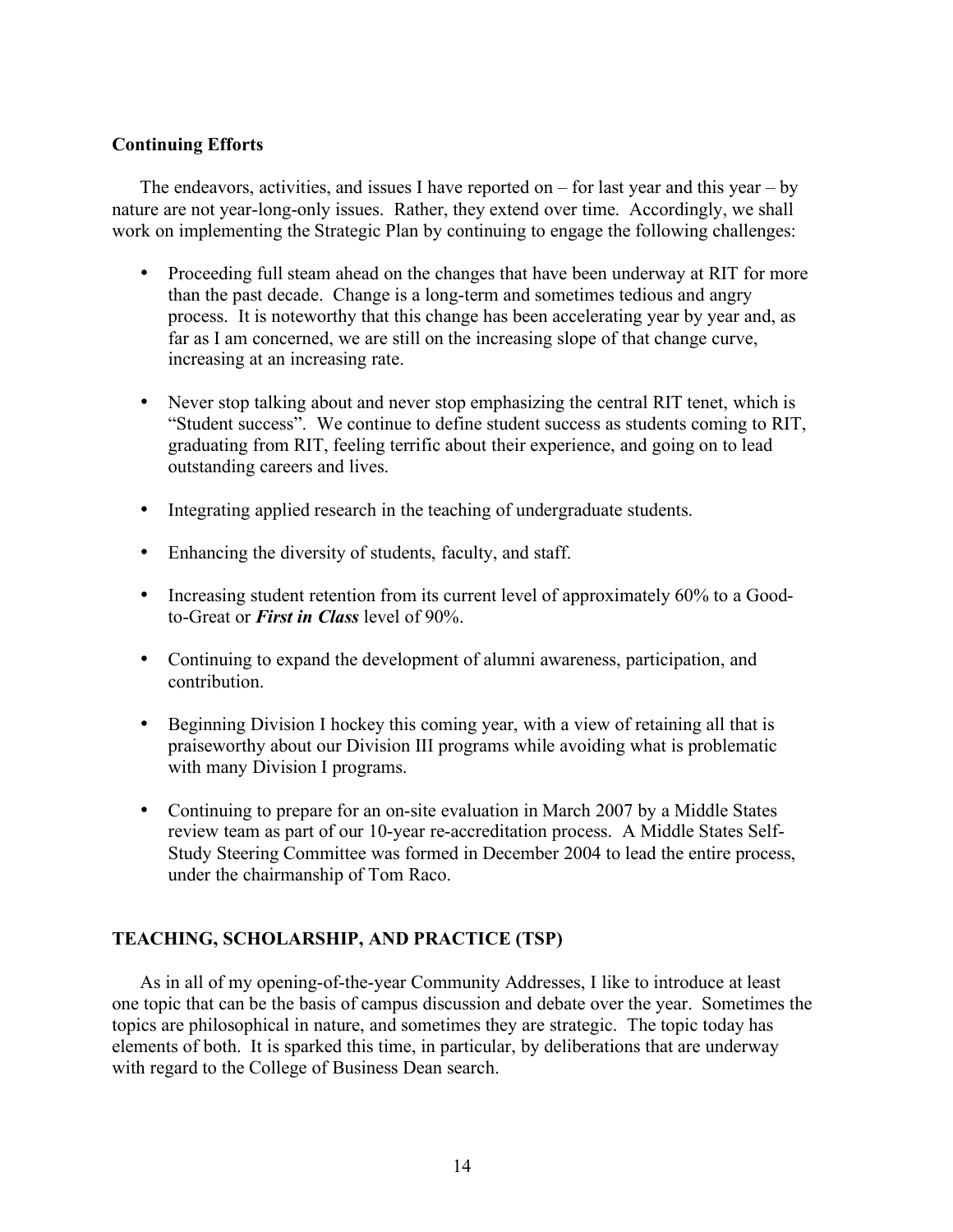Specifically, I would like to address the opportunity to strike a special balance and integration among teaching, scholarship, and practice (TSP).

#### **Teaching**

I have often said *teaching* is the most important thing we do as a university; that student *learning* is the most important outcome of our collective efforts. Accordingly, we have recruited and rewarded individuals who were dedicated to teaching, to the classroom, and to interactions with their students.

This philosophy and its execution are appropriate and exemplary given RIT's goals and purpose.

#### **Scholarship**

In recent years, beginning with discussions introduced in these Community Addresses, the notion that teaching can be enhanced and enriched through scholarship has been advanced. Accordingly, we now expect all faculty to engage in one or more of four dimensions of scholarship:

- Discovery and creation of knowledge.
- Application of knowledge.
- Integration of knowledge.
- Dissemination of knowledge through new pedagogy.

Involving students in scholarship directly through the curriculum, or in projects and assignments outside of the curriculum proper, motivates and stimulates them to enhanced learning, and increases the effectiveness of the teaching process. This summer's most successful College of Science Symposium on Undergraduate Research is one exciting example.

In the past, I have commented on the innovative pedagogical research underway in the Golisano College of Computing and Information Sciences relating to the early Information Technology course sequence. Just a few days ago, there was tremendous news, again in the realm of pedagogical research, from the Gleason College of Engineering. Santosh Kurinec, Professor and Head of the Department of Microelectronic Engineering, just received a highly competitive three-year \$1 million grant from the National Science Foundation. The grant will support the development of a curriculum featuring a minor and concentration for students in non-MicroE science and engineering programs in the areas of nanotechnology and MEMS. It will focus on women and minorities as well as traditional students, and will integrate co-op, work-place, and community service activities in the learning process. The faculty implementation team cuts across academic disciplines. Companies such as Hewlett Packard, Microsoft, and Texas Instruments are partners.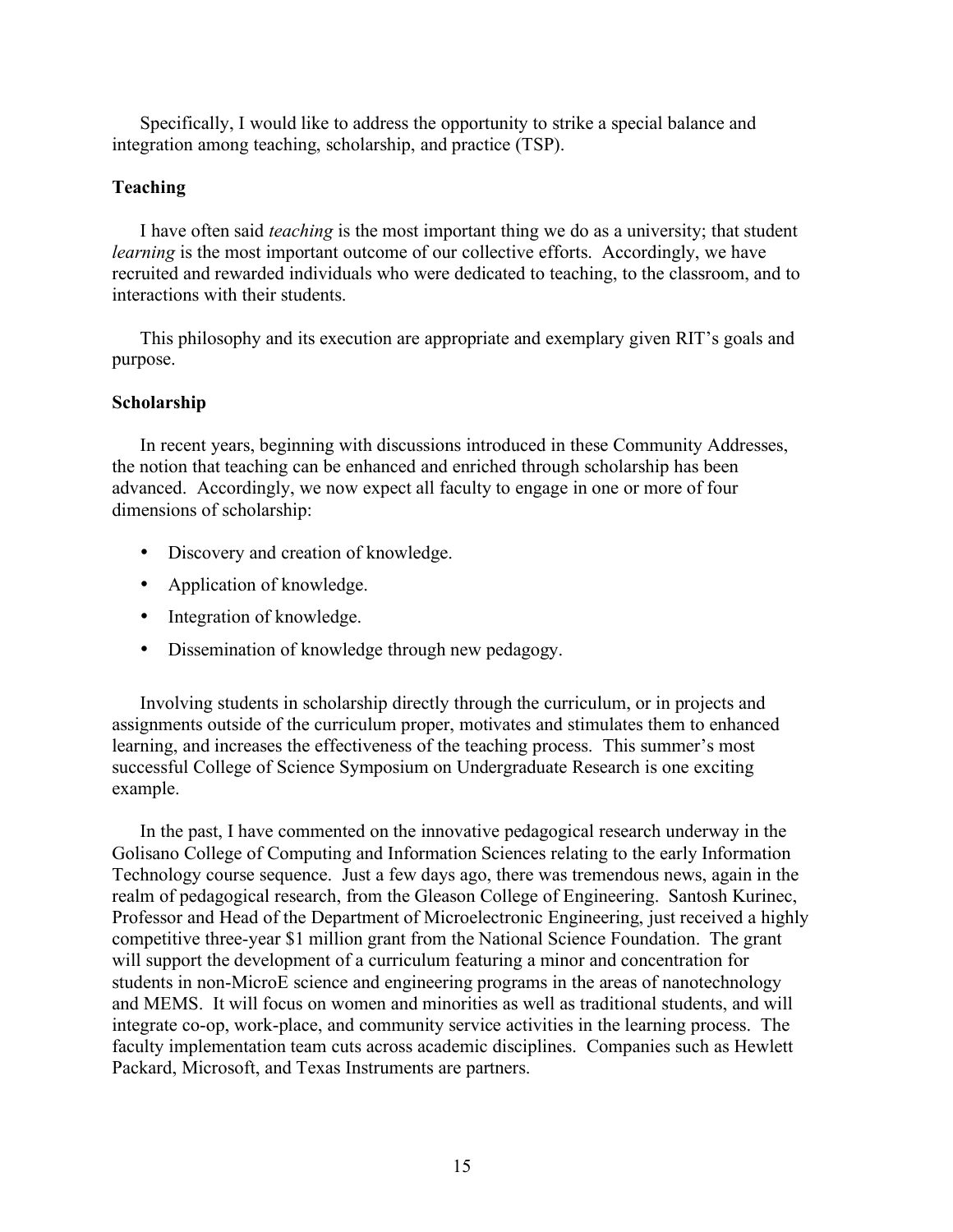The Provost and I have continually stressed the need for balance between teaching and scholarship. We optimize student learning and teaching effectiveness by striking the proper balance. For example, the teaching effort should not deny time and opportunity for scholarship. Scholarship effort should not denigrate attention to top-notch teaching.

#### **Practice**

I would like to introduce, at this time, another element – the third leg of a three-legged stool, if you will. That element is *practice*. Are our students as prepared as they could be for the profession and field they are entering and for the career path they will be following?

There is recent literature and discussion, with regard to schools of business in particular, which strongly argue that often the "scholarship" dimension primarily involves academians talking to academians, with little relevance to real issues facing business and the profession. It is argued that faculty need to bring more professional – in contrast to academic – experience to their students, to the curriculum, and to their scholarship.

For RIT, this should be a "no-brainer". It is like a "return to the future". RIT started out, 175 years ago, as a career-focused, teaching institution. It prepared students for entry-level jobs in fields where job openings existed. The faculty recruited, typically, had significant prior industry experience and took pride in their teaching. They were not trained in or recruited to engage in scholarship. Over time, as more faculty with strong academic credentials (and little or no professional credentials) were hired, they, too, were not expected or required to engage in scholarship. The teaching loads reflected that expectation.

In recent years, RIT faculty are being recruited with academic credentials that reflect our current expectation that they will be required to engage in scholarship, particularly in the discovery and applied dimensions. Again, it is well understood up front that outstanding teaching is also required. We have developed, so far in two of our colleges, the portfolio model where faculty can select a scholarship emphasis, a teaching emphasis, or a blended approach to their teaching and scholarship.

What I am suggesting now is that we do not neglect RIT's beginnings, which were rooted in practice, with faculty who came to teaching with many years of solid professional experience – in business, printing, the arts, and technology. I am proposing a "balanced" faculty portfolio which includes expertise in and commitment to teaching, scholarship, *and* practice (TSP), all three dimensions integrated in a cohesive fashion, with each dimension drawing strength from the other two.

The curriculum would be balanced:

• between theory and application

and

• between experienced-based and scholarly-based learning.

As this implies, there must be an effective integration in the curriculum among theory, scholarship, application, practice, and experience.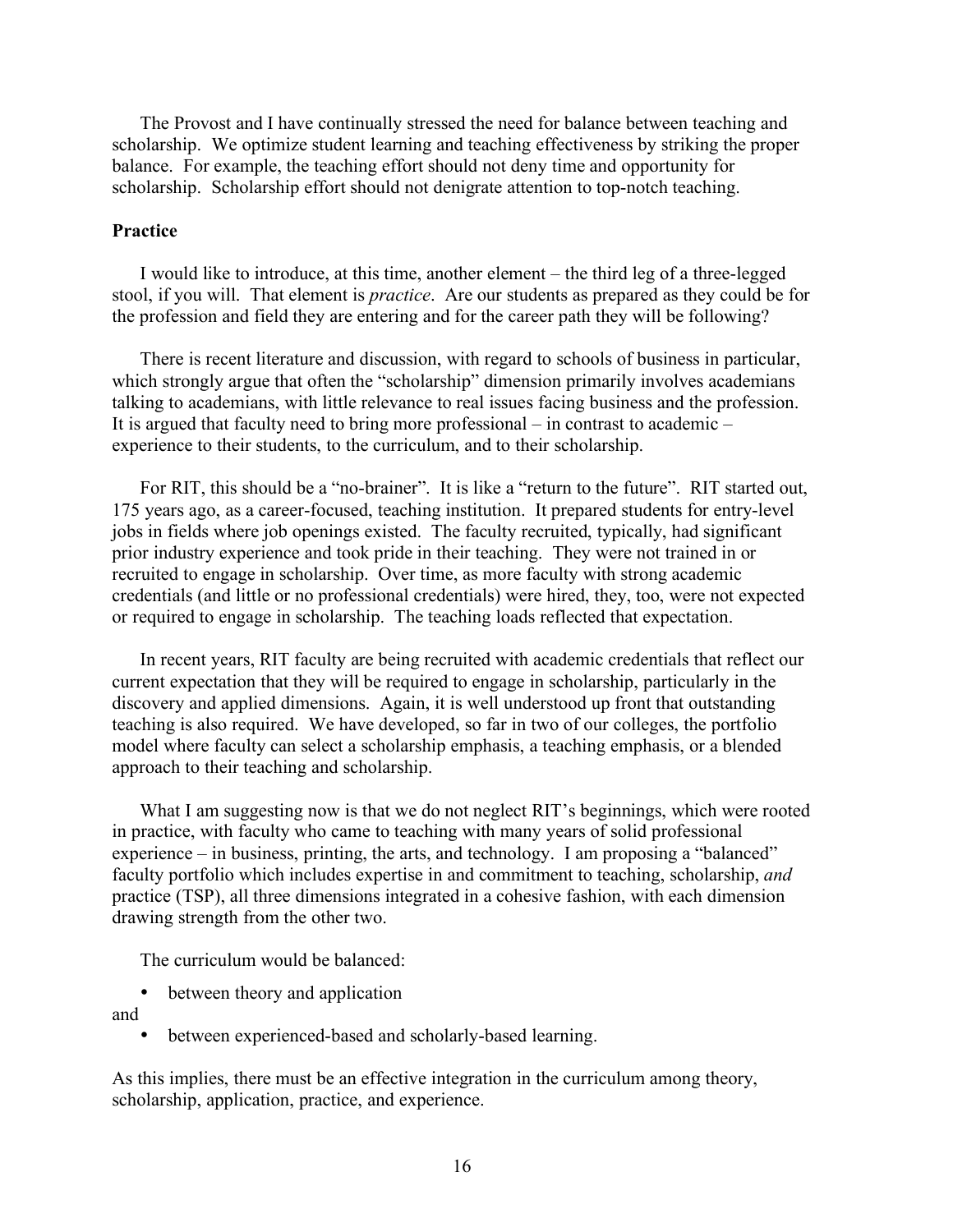In this ideal model, all faculty will be excellent teachers. Some faculty will have greater interest, ability, and experience in scholarship or practice than other faculty. All faculty will have established credentials, experience, and expectations in all three dimensions.

Just as some of our existing faculty require more experience and training in scholarship, many of our new (and some existing) faculty will require more experience and training in practice. The RIT administration would be committed to providing the appropriate level of professional development over time. We are already doing this in teaching (under Lynn Wild's Teaching and Learning Services Center, for example) and in scholarship (under the Provost's Learning Innovation Grant and Professional Development Leave programs, for example).

We can do it in practice, for example, by establishing paid and unpaid faculty summer internships and sabbaticals with businesses and the professions; joint research, problem solving, consulting, and case studies with professionals in the field; and joint teaching and collaborative research with RIT faculty who already have professional experience.

We could consider recruiting "clinical" faculty from industry and the professions who currently hold senior positions but might wish to begin a second career in academia. They might or might not have the traditional academic credentials in terms of advanced degrees and publication, but they would have high-level, hands-on professional experience. They would have to buy into our model, working hard on their teaching competency and gaining the required scholarship competency. This is a model that works well in medical and law schools.

The end result would be students who learn from outstanding teachers through a curriculum that reflects relevant practice and the scholarship of new, applied, and integrated ideas. Our co-op program is a natural fit for this model. If this model is adopted across the colleges, because of our new flexible curriculum redesign, exciting minors, double majors, BS/MS programs, and joint masters degrees (e.g. MS/MBA, MFA/MBA) could be fashioned across our eight colleges. I know of no university which is better suited to establish such an educational model. I know of many which I believe could not do so if they tried.

Interestingly, in 1995, Weatherhead School of Management at Case Western Reserve University established an Executive Doctor of Management degree. It is aimed at "practicing executives" who wish to become "practicing scholars". The curriculum carries a strong research component. Case Western Reserve University is a select, prestigious university of 10,000 students, two-thirds of whom attend the graduate and professional schools.

What I am proposing for discussion at RIT relates primarily to our undergraduate program. I introduce the Case program only to make the point that, since a successful scholar-practitioner model has recently been introduced at the doctoral level, a teacherscholar-practitioner (TSP) model for RIT has great promise. It would build on our history and tradition in teaching and practice, while synergistically incorporating our more recent